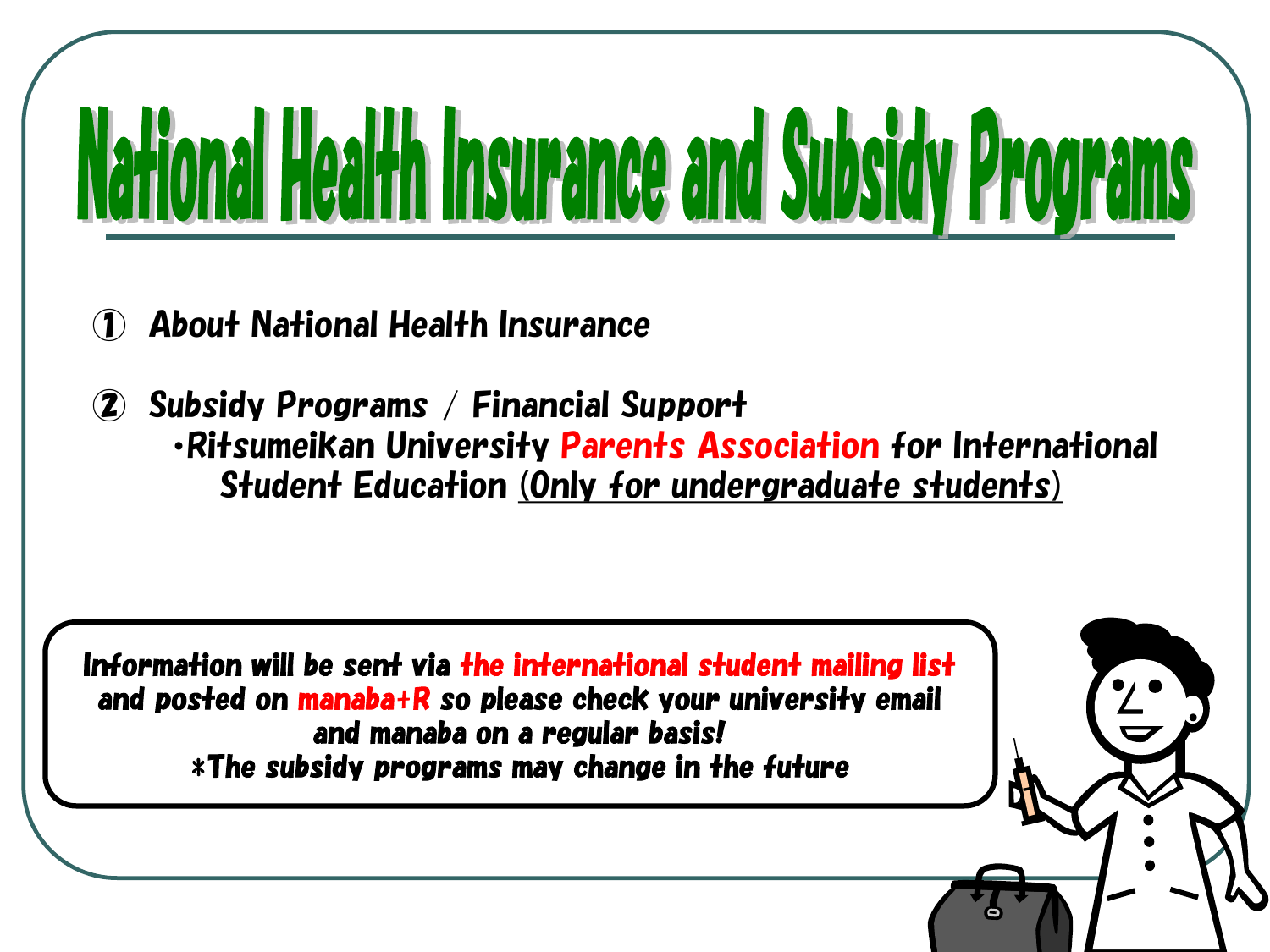## What is National Health Insurance?

"National Health Insurance" is a public health insurance program intended for students and others who are not covered by other health insurance. It covers part of the medical fees incurred by illness or injury.

All international students who will stay in Japan for 3 months or more are required to join. You cannot withdraw from this program at your own discretion.

If you present your national health insurance card to a medical facility, you only need to pay 30% of the medical fees.

Ex.) You will only have to pay 300 yen for a medical fee of 1000 yen.

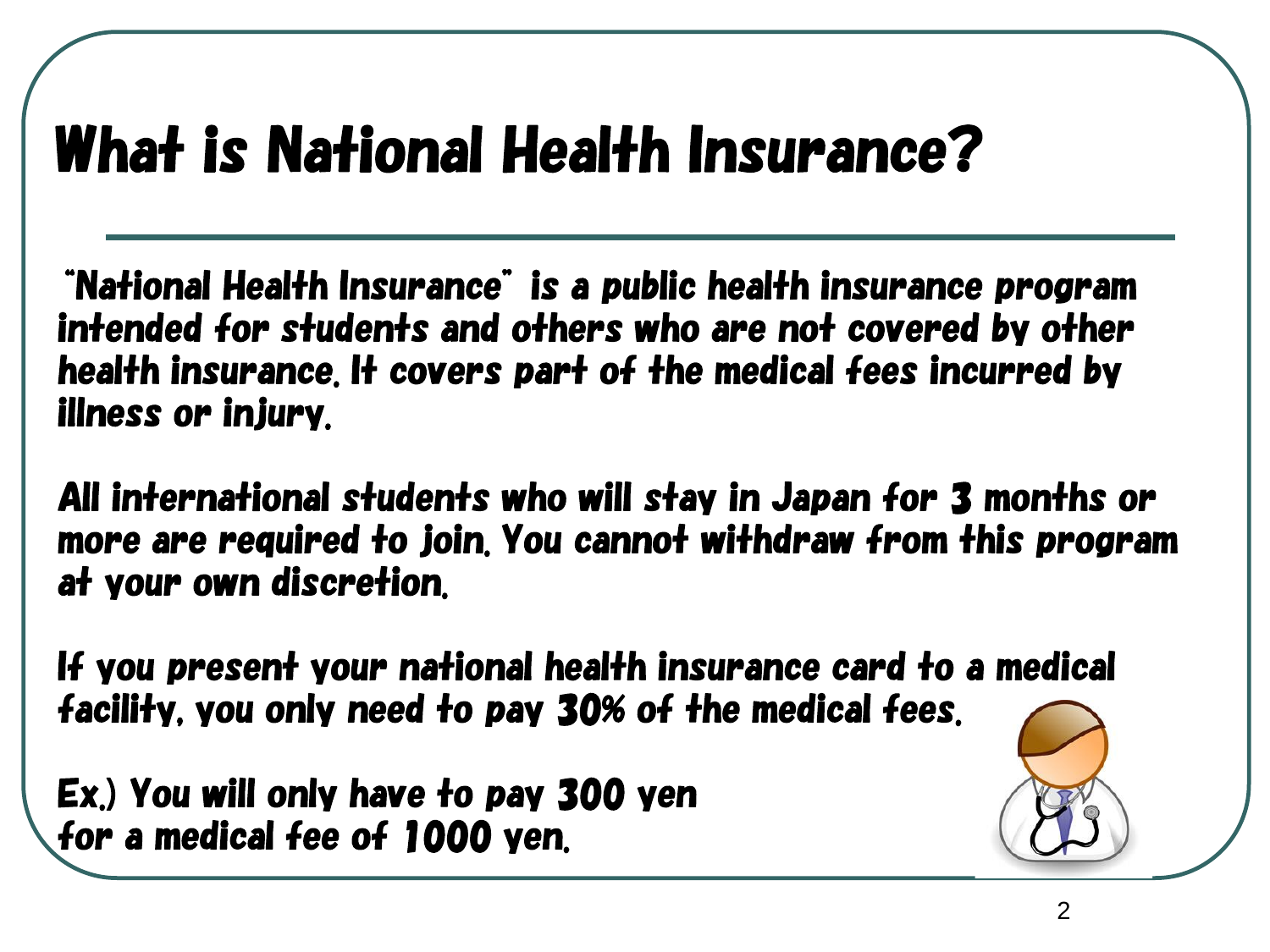### Enrollment Procedures and Registration

☞ Bring your ①residence card and ②passport to the insurance and pension division of your ward office or city hall to enroll in the insurance. \*If your income from the previous year is below a certain amount, you may receive a reduction on your insurance premiums. (You must reapply every fiscal year)

☞ From the day you complete your "Notification (Change) of Place of Residence", you are eligible for the National Health Insurance program.

#### Note:

①If you do not apply for National Health Insurance after completing your resident registration, you may have to pay backdated fees.

②If you are not covered by National Health Insurance, you must pay the full amount for medical expenses.

☞ Students who lived in Japan before entering Ritsumeikan are required to join the National Health Insurance program when registering their change of address at the ward office or city hall where you reside. You cannot use your National Health Insurance card until you change your address!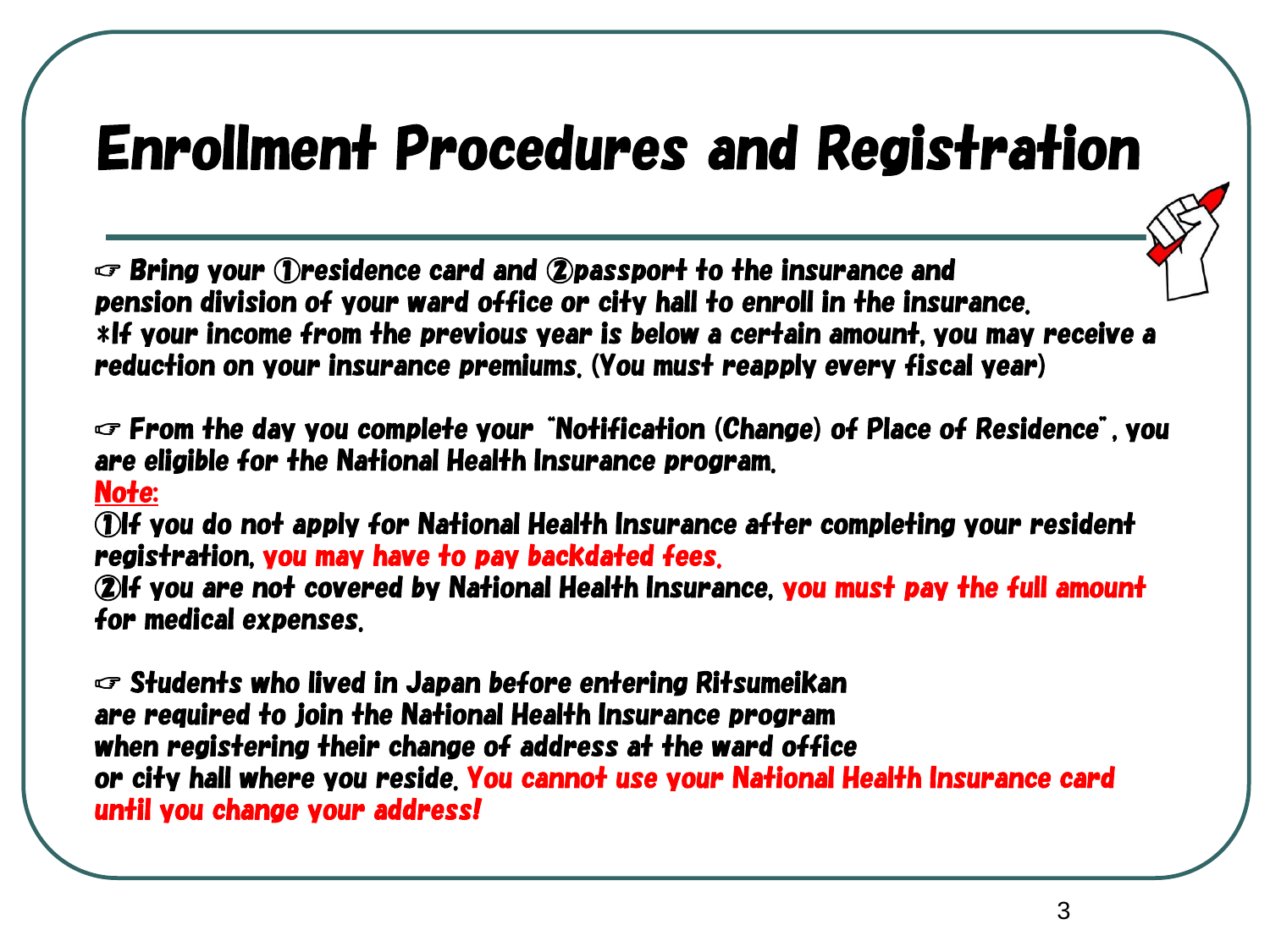#### About the National Health Insurance Card



Be Careful!! To attend a medical facility or to apply for insurance subsidy programs, your address and expiration date must be valid.

4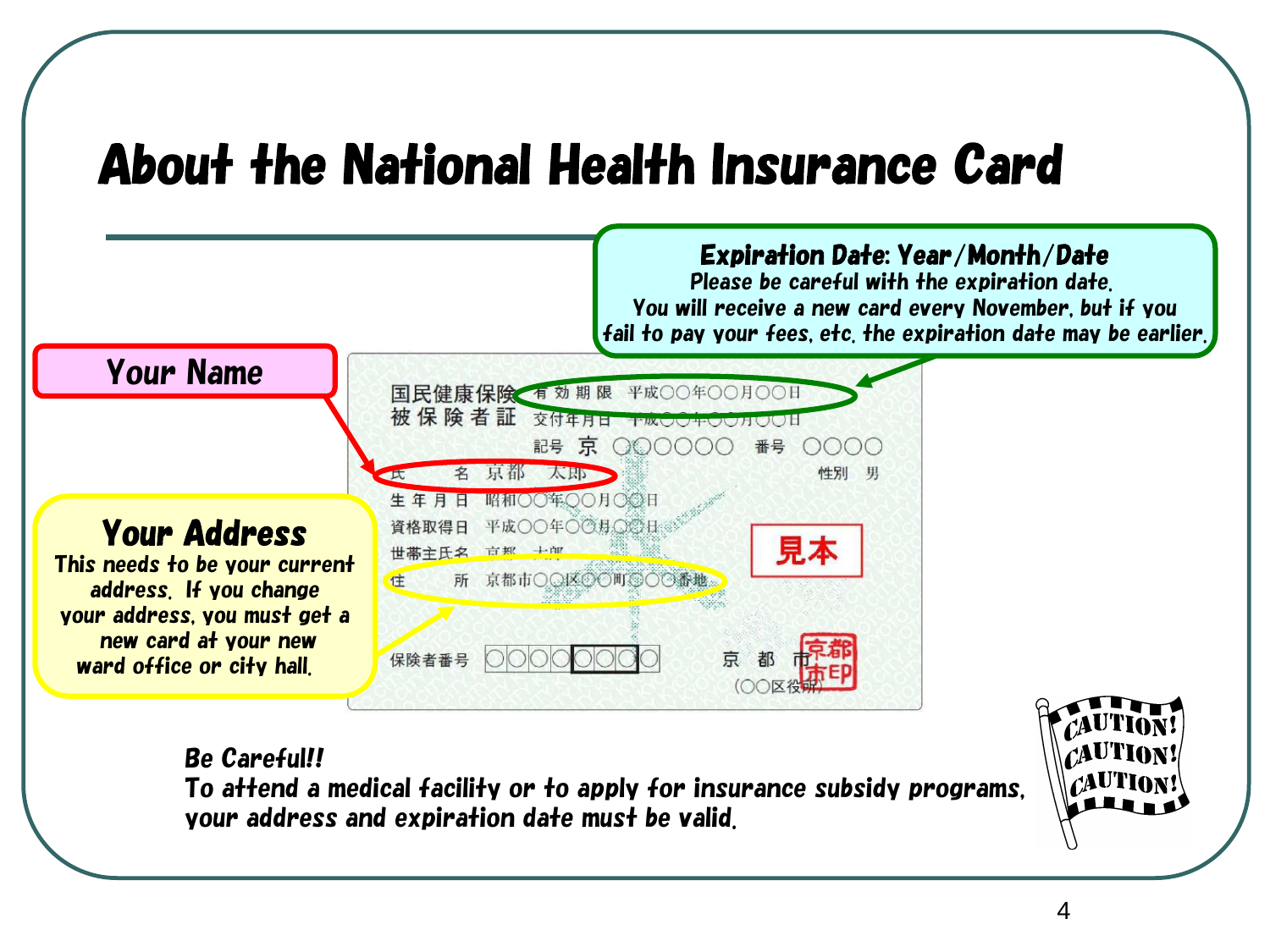#### How to Pay for National Health Insurance



- How to Pay Take the payment slip and payment amount to a convenience store.
	- Give the payment slip to the cashier and pay the required amount.
	- Keep the receipt you receive for your records.

#### Note  $\blacksquare$  - Multiple months can be paid at one time by presenting multiple payment slips.

- Payments can also be made at the ward office and at most major banks.
- Payments can only be made in cash.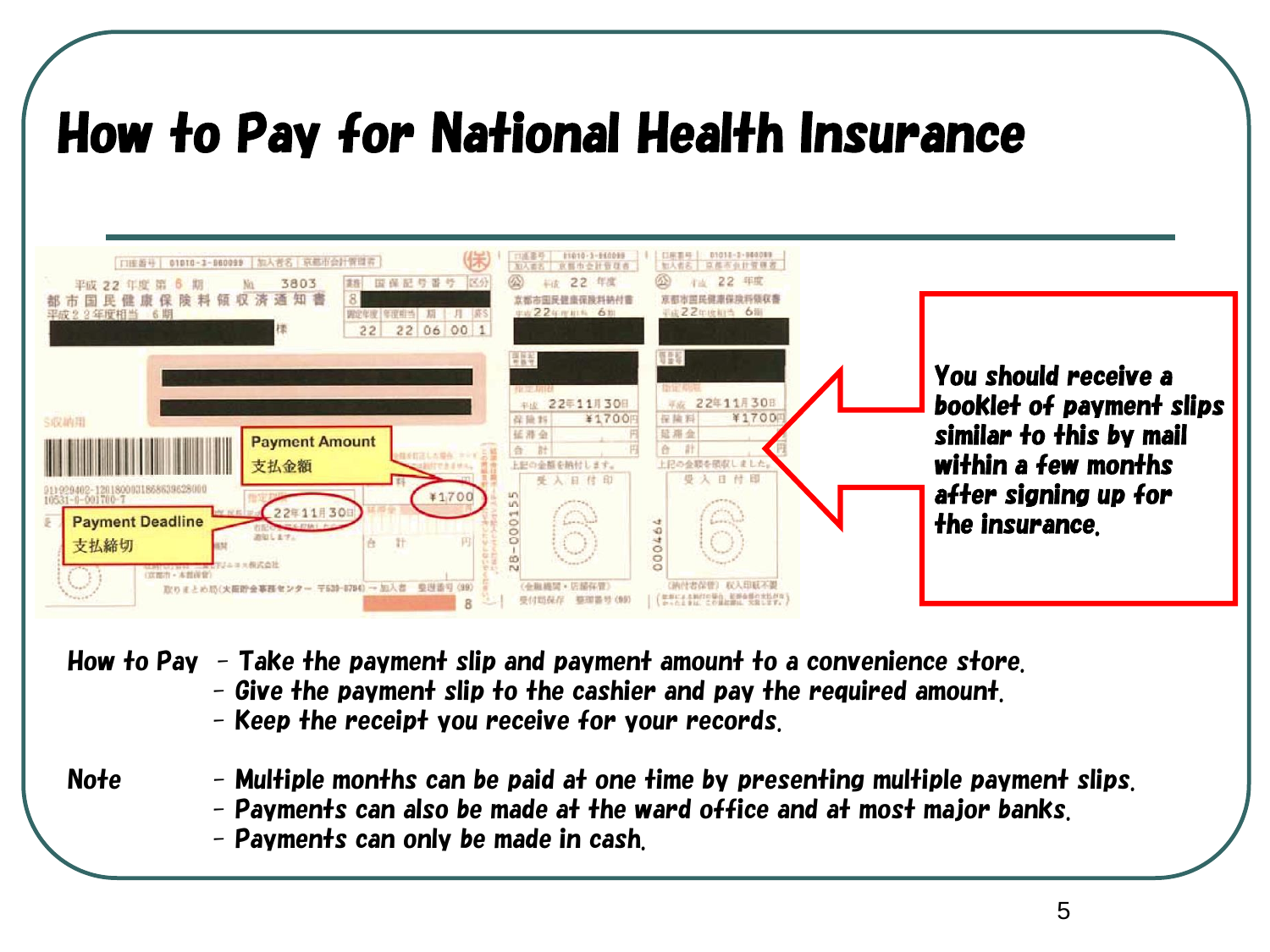## Please take note:

⚫ Yearly payment for the National Health Insurance is divided into 10 installments starting in June and ending in March of the following year.

| January – December 2020 |     |      |                                  |                 |     |     |     |     |     | January 2021 |     |      |
|-------------------------|-----|------|----------------------------------|-----------------|-----|-----|-----|-----|-----|--------------|-----|------|
| Fiscal Year 2019        |     |      | Fiscal Year 2020 (April – March) |                 |     |     |     |     |     |              |     |      |
| 8th                     | 9th | 10th | 1st                              | 2 <sub>nd</sub> | 3rd | 4th | 5th | 6th | 7th | 8th          | 9th | 10th |

\*One payment slip does not correspond to the payment of one month. \*The amount you need to pay is calculated based on your income. An income declaration form will be posted to you at the end of March, so make sure you fill it out and send it back to the return address. Please note that if you do not declare your income, it is possible that you will be charged a much higher premium for the following year.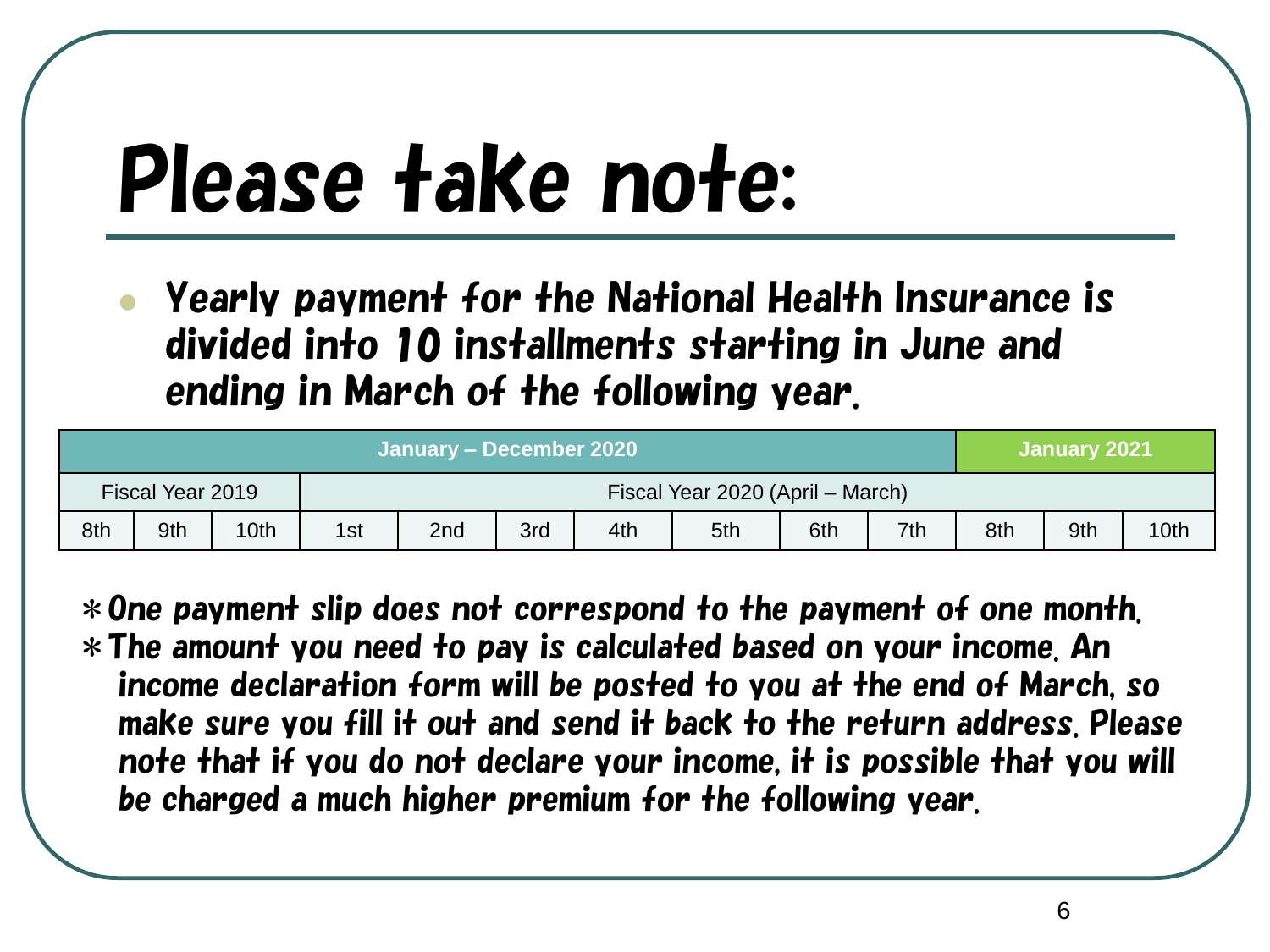#### Ritsumeikan University Parents Association for International Student Education Assistance

Eligibility: Undergraduate degree-seeking students enrolled in the association

Benefits: Subsidy of premiums (¥5,000 per year)

\*To receive this subsidy program, you need to apply every academic year. \*You will not be eligible for this program if you fail to pay your National Health Insurance premium.

\*The program and subsidy amount are subject to change.